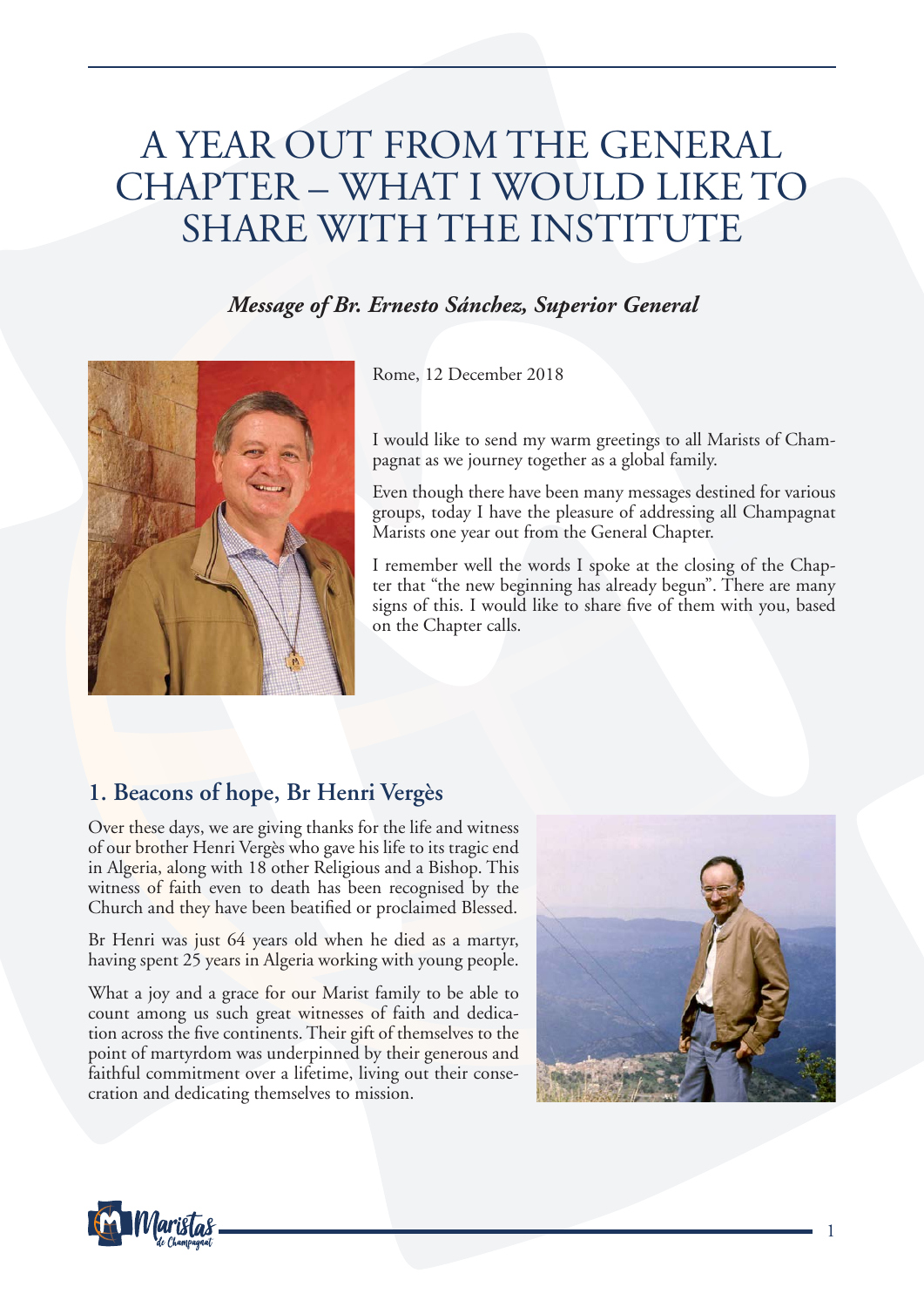## **2. Building bridges from the viewpoint of the General Council, over the year since the Chapter**

As I look back over the past year and a bit since the General Chapter in Rionegro, Colombia, I give thanks for so much happening in the Institute by way of responding to the Chapter calls and how this is generating life and hope.

At the same time, I ask myself how we might respond better, personally and as an Institute, to these calls in the years to come.

Looking back, I am very grateful for the way the General Council has begun its life together, looking for ways to strengthen our life as a community and as a workteam, together with the animation and management groups within the General Administration, all of us at the service of the Institute as a whole.

We have set out to be present in various parts of the world, through contact visits, and I hope that by June 2019 we will have made at least a contact visit to all Provinces and Districts.

The new Constitutions has been another long but joyful task that has taken up our time. We are now in the phase of final review and gaining approval. The draft Rule of Life has also been completed as well and we hope to formally approve it in February. We want to make use of these texts to shed light on and inspire our way of life, especially that



of the Brothers, as we seek to respond better to what God is asking of us.

#### **3. Responding to what is emerging in our world, the new strategic plan**

We have tried to internalise the calls of the Chapter and have come up with a plan intended as a guide and direction-setting for the coming years. This plan was developed in dialogue and consultation with the Provinces and Districts.

We adopted an image for inspiration, that of the steps taken by Marcellin and the first Brothers from La Valla in 1817 to the construction of the house at the Hermitage that was inaugurated in 1825. This period of 8 years corresponds to our 8 years as a General Council. In 2025 we will celebrate the bicentenary of the house at the Hermitage.

In the light of the main call of the Chapter: JOURNEYING TOGETHER AS A GLOBAL FAMILY, we have initiated three broad programs:

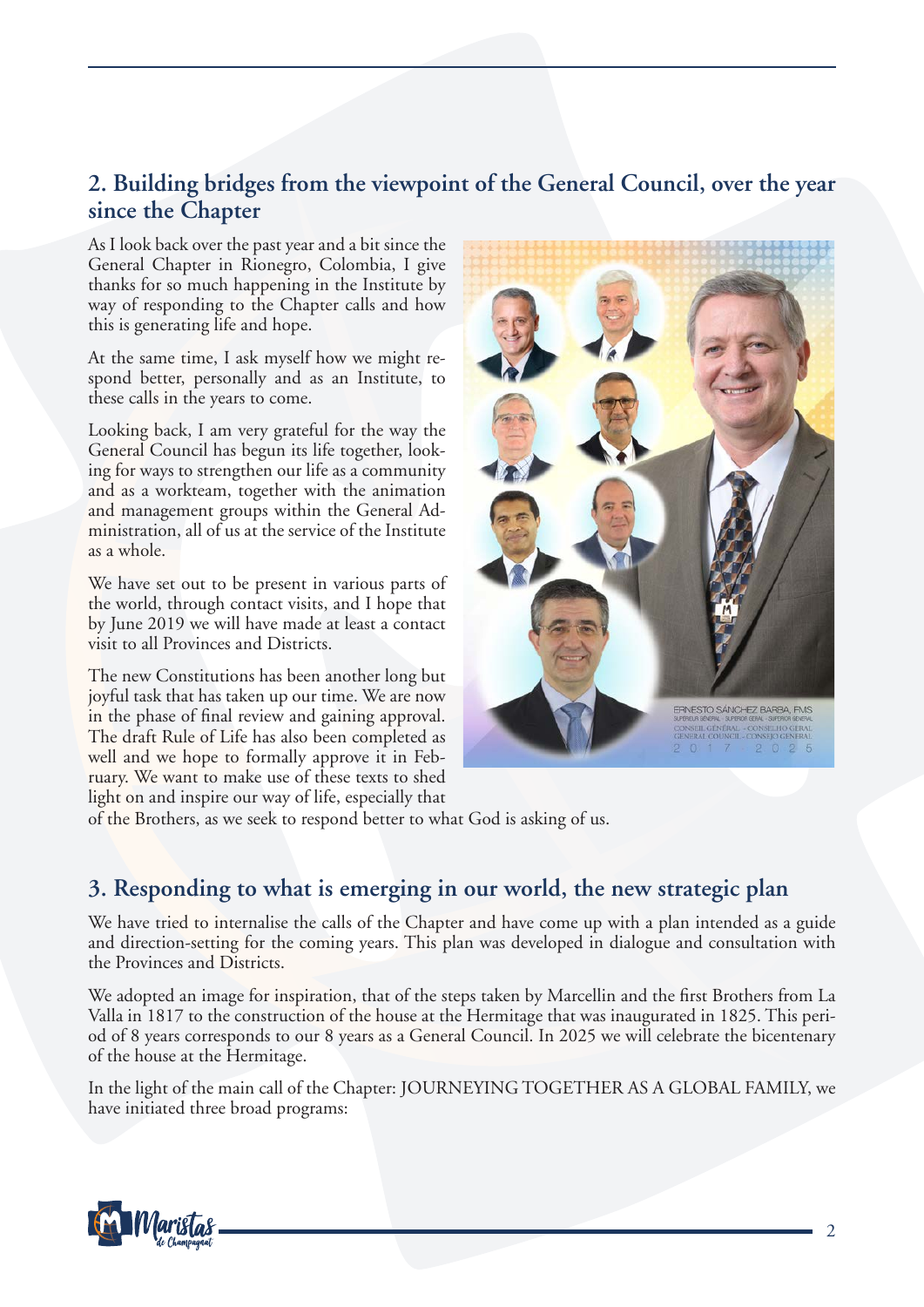We want to be more determined about **journeying** with marginalised young people and continuing to give a bold response to the emerging needs of our world. This is our mission program: journeying.

We want to strenghten our sense of being a **family**, of belonging, as brothers and laypeople, all of us Champagnat Marists, through projects that are formative and that generate new life. Thus, our program for Marist life is called, "As a family".

We want to increase our practice of networking and this on a **global** scale, through a program designed to strengthen various types of networks, aimed at greater synergy and connectedness, as a congregation and with other institutions.

Coming back to the image of the construction of the Hermitage, we can imag-



ine and remember the different moments they lived through, the evolution and transformation that took place in those early years. We can imagine Champagnat and the first Brothers in their tiny house, and so their need for something bigger, until they were finally able to have what we now know as the house of the Hermitage.

May we have the same courage, daring and strength of Champagnat in those initial years, a combination of brotherhood, commitment, first steps in ministry, the construction of a house, the building of a family. May this same spirit be ours today.

## **4. Faces of mercy, MDA, Lavalla200> and other ventures**

Speaking of our global family, I would like to mention one aspect that keeps coming up strongly in our Institute. This is in relation to our global availability for international mission.

I want to link this with being faces of mercy and the need to listen to God and to be filled with God's Spirit. The Chapter invited us to a new and deeper spirituality, one that integrates our lives and is downto-earth. Only when we are filled with GOD'S mercy will we be able to be faces and hands of mercy for others.

Since its origin some 12 years ago, brothers and laypeople have committed part of their lives to a new Mission begun by the Institute in various countries of Asia. Originally, it was called "Mission Ad Gentes", nowadays the Marist District of Asia. Last August, all of us on the General Council made a contact visit to these countries: Bangladesh, India (West Bengal), Thailand, Vietnam and Cambodia. We were full of admiration for the journey they have undertaken, sometimes facing difficulties and challenges, beginning with learning a new language and inculturation. Some have dedicated 3, 6, 9, 12 years of their lives in these places. We were also happy to see that their mission is directed at those most in need and that new vocations are appearing in some of these countries.

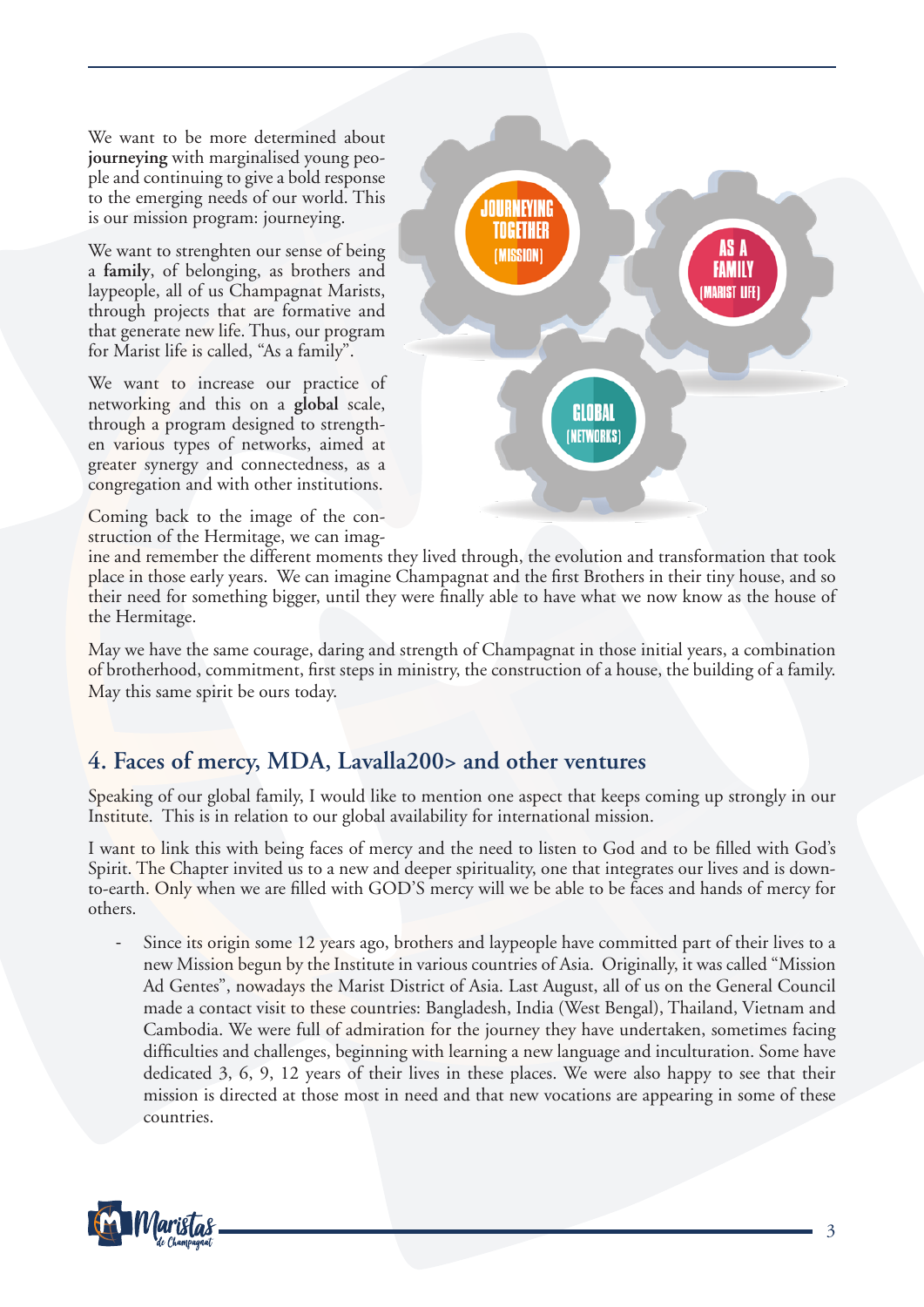Also, 4 years ago we began an initiative in the Institute to form "international communities for a new beginning" which have been given the name, "Lavalla200>", in recognition of the Bicentenary. A good number of brothers and laypeople have attended the formation program for this initiative and are currently members of 7 communities spread across the five continents: Syracusa (Sicily, Italy), Moinesti (Romania), East Harlem (New York, USA), Tabatinga (Brazil), Atlantis (Cape Town, South Africa), Mount Druitt (Australia), and the latest to start soon in Cuba. They are communities drawing their resourcing and support from the Marist Regions. We greatly appreciate the commitment of this group of brothers and laypeople who are sharing life and mission as Marists in the service of the most needy. We have learnt a lot along the way. Real life has revealed both positive aspects and challenges as they feel their way forward and we need to evaluate and improve the initiative. Last June, at the Hermitage, I was witness to a group of 16 brothers and laypeople who generously made themselves available to join these communities. They are a gift to the Institute.



- Besides these projects I should mention our presence in South Sudan over the past 7 years where today we have two brothers in an intercongregational project.
- Also the "Fratelli Project" which we started in Lebanon 3 years ago along with the De la Salle Brothers. There, brothers and laypeople from both congregations are involved day after day in a project serving refugees fleeing wars in the Middle East.
- There are other places as well where Marists are involved in international collaboration for mission in a variety of ways, as short-term volunteers, engaged in formation houses, or other forms of service.
- Among these places, there is the international community of Brothers and Lay people at N.D. of Hermitage, in France, formed in 2010 when the Marist Places were renovated. They share life and mission at the service of pilgrims who want to get in touch with our origins and revitalize their Marist spirituality.

I believe that such experiences and projects are a visible expression of what we Marists want to see more of, as we strive to be a GLOBAL FAMILY.

Maybe you, brother or lay, hearing these words, feel an attraction within, a call to be involved in international mission in one of these projects for 2, 3 or more years... Have you thought about it?

I invite you to listen to such a call and discern what this inner voice is saying. We need more Marists in such international projects. God could be touching your heart and inviting you to be His hands of mercy. If this is how you feel, do not hesitate to speak to your Provincial or District Leader to express your feelings and follow through on how you may want to respond.

At times we may think that we have to be super-heroes to launch out into such projects. Rather, I think that what is needed is to be someone *with a passion for Jesus and passion for poor young people, someone who* 

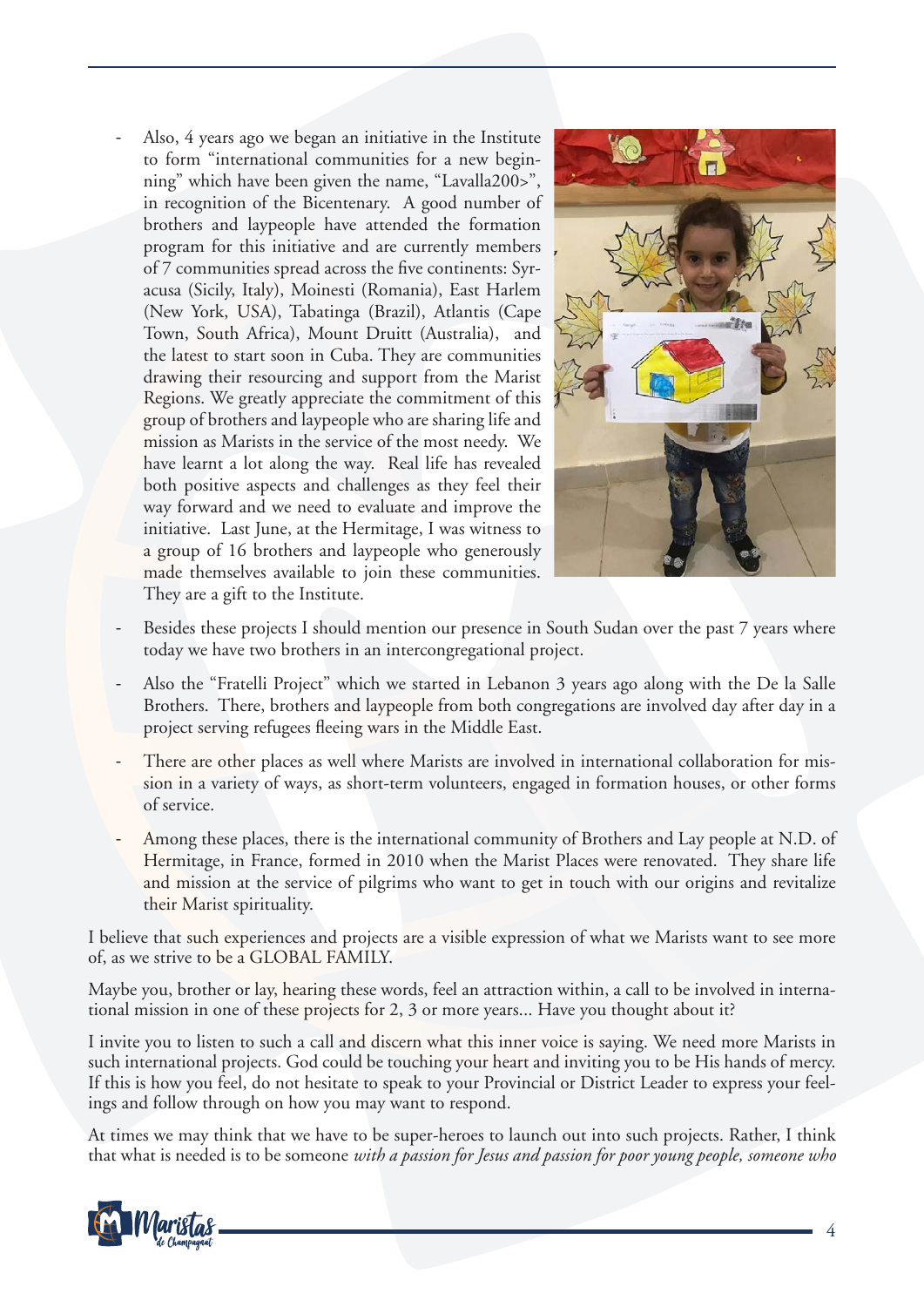*wants to live with integrity on a daily basis, someone who is open to learning and walking alongside others*. It involves accepting that success in intercultural and international living comes from being really open and forgetting oneself ... and that the experience is one of constant growth.

When I call to mind our Blessed Brother Henri Vergès, so many other martyrs and so many missionaries throughout the history of our Institute, I ask myself what was the main source of their strength as it was for Champagnat. I believe that it was *their passion for Jesus and their passion for poor young people*, their commitment, their forgetfulness of self.

The same can equally be said of so many brothers and laypeople who give devoted service every day to children and young people in Marist schools around the world in the really important work of formal education, in all kinds of social works and non-formal education, and in so many other activities. Champagnat Marists bringing the Institute to life wherever they are.



#### **5. Journeying with young people, the Synod**

I would also like to share some thoughts on my experience during the whole month of October at the Synod on "*Young People, the Faith and Vocational Discernment*". It was a beautiful experience of Church-as-communion, with the Pope, young people, Bishops, Religious and Laypeople. I am happy to say that as a Church we want to renew our commitment to be WITH youth, to stand alonside them, to make our way together.

The Synod confirmed a number of our Chapter intuitions, and certainly affirmed our charism and mission among young people. The Synod Document will be available soon and will be very enlightening for us. I invite you to develop processes for reflecting on key points from the Synod and their application.

At one point the Document states that "the participation of young people has contributed to 'revitalising' the synod process, an 'essential dimension of the Church<sup>3</sup>"(N. 121). That is, being open to journeying WITH young people,

with all the various groups with whom we constitute the Church, and above all letting young people take the lead.

The Synod discussed faith and vocational discernment. I think it created a great opportunity to examine how well we are accompanying each young person in his or her own search for meaning in life and his or her personal vocation, and especially how we are accompanying and welcoming those who feel an inner call to live out the Marist charism as a brother or layperson. And always welcoming such movements of the Spirit as a gift.